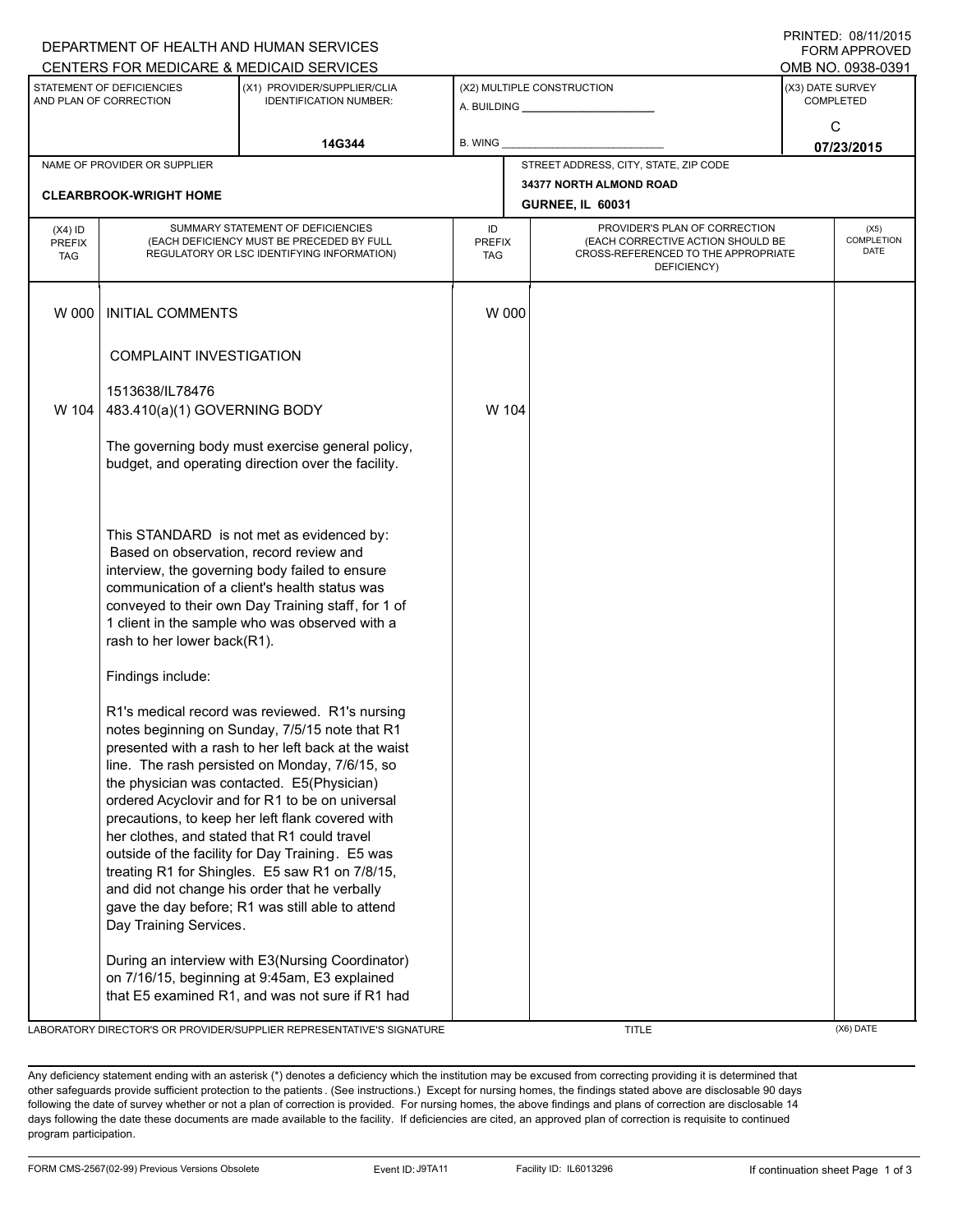| DEPARTMENT OF HEALTH AND HUMAN SERVICES             |                                                                                                                                                                                                                                                                                                                                                                                                                                                                                                                                                                                                                                                                                                                                                                                                                                                                                                                                                                                                                                                                                                                                                                                                                                                                                                                                                                                                                                                                                                                                                                                                                                                                                                                                                                                                                                                                                   |                                                              |                                   |                                                              |                                                                                                                          |                                      | טו ט∠זווישט. ט∟וואו ו<br>FORM APPROVED |  |  |
|-----------------------------------------------------|-----------------------------------------------------------------------------------------------------------------------------------------------------------------------------------------------------------------------------------------------------------------------------------------------------------------------------------------------------------------------------------------------------------------------------------------------------------------------------------------------------------------------------------------------------------------------------------------------------------------------------------------------------------------------------------------------------------------------------------------------------------------------------------------------------------------------------------------------------------------------------------------------------------------------------------------------------------------------------------------------------------------------------------------------------------------------------------------------------------------------------------------------------------------------------------------------------------------------------------------------------------------------------------------------------------------------------------------------------------------------------------------------------------------------------------------------------------------------------------------------------------------------------------------------------------------------------------------------------------------------------------------------------------------------------------------------------------------------------------------------------------------------------------------------------------------------------------------------------------------------------------|--------------------------------------------------------------|-----------------------------------|--------------------------------------------------------------|--------------------------------------------------------------------------------------------------------------------------|--------------------------------------|----------------------------------------|--|--|
|                                                     |                                                                                                                                                                                                                                                                                                                                                                                                                                                                                                                                                                                                                                                                                                                                                                                                                                                                                                                                                                                                                                                                                                                                                                                                                                                                                                                                                                                                                                                                                                                                                                                                                                                                                                                                                                                                                                                                                   | CENTERS FOR MEDICARE & MEDICAID SERVICES                     |                                   |                                                              |                                                                                                                          |                                      | OMB NO. 0938-0391                      |  |  |
| STATEMENT OF DEFICIENCIES<br>AND PLAN OF CORRECTION |                                                                                                                                                                                                                                                                                                                                                                                                                                                                                                                                                                                                                                                                                                                                                                                                                                                                                                                                                                                                                                                                                                                                                                                                                                                                                                                                                                                                                                                                                                                                                                                                                                                                                                                                                                                                                                                                                   | (X1) PROVIDER/SUPPLIER/CLIA<br><b>IDENTIFICATION NUMBER:</b> |                                   | (X2) MULTIPLE CONSTRUCTION<br>A. BUILDING <b>A.</b> BUILDING |                                                                                                                          | (X3) DATE SURVEY<br><b>COMPLETED</b> |                                        |  |  |
|                                                     |                                                                                                                                                                                                                                                                                                                                                                                                                                                                                                                                                                                                                                                                                                                                                                                                                                                                                                                                                                                                                                                                                                                                                                                                                                                                                                                                                                                                                                                                                                                                                                                                                                                                                                                                                                                                                                                                                   | 14G344                                                       | <b>B. WING</b>                    |                                                              |                                                                                                                          | C<br>07/23/2015                      |                                        |  |  |
|                                                     | NAME OF PROVIDER OR SUPPLIER                                                                                                                                                                                                                                                                                                                                                                                                                                                                                                                                                                                                                                                                                                                                                                                                                                                                                                                                                                                                                                                                                                                                                                                                                                                                                                                                                                                                                                                                                                                                                                                                                                                                                                                                                                                                                                                      |                                                              |                                   |                                                              | STREET ADDRESS, CITY, STATE, ZIP CODE                                                                                    |                                      |                                        |  |  |
|                                                     |                                                                                                                                                                                                                                                                                                                                                                                                                                                                                                                                                                                                                                                                                                                                                                                                                                                                                                                                                                                                                                                                                                                                                                                                                                                                                                                                                                                                                                                                                                                                                                                                                                                                                                                                                                                                                                                                                   |                                                              |                                   |                                                              | 34377 NORTH ALMOND ROAD                                                                                                  |                                      |                                        |  |  |
|                                                     | <b>CLEARBROOK-WRIGHT HOME</b>                                                                                                                                                                                                                                                                                                                                                                                                                                                                                                                                                                                                                                                                                                                                                                                                                                                                                                                                                                                                                                                                                                                                                                                                                                                                                                                                                                                                                                                                                                                                                                                                                                                                                                                                                                                                                                                     |                                                              |                                   |                                                              | <b>GURNEE, IL 60031</b>                                                                                                  |                                      |                                        |  |  |
| $(X4)$ ID<br><b>PREFIX</b><br><b>TAG</b>            | SUMMARY STATEMENT OF DEFICIENCIES<br>(EACH DEFICIENCY MUST BE PRECEDED BY FULL<br>REGULATORY OR LSC IDENTIFYING INFORMATION)                                                                                                                                                                                                                                                                                                                                                                                                                                                                                                                                                                                                                                                                                                                                                                                                                                                                                                                                                                                                                                                                                                                                                                                                                                                                                                                                                                                                                                                                                                                                                                                                                                                                                                                                                      |                                                              | ID<br><b>PREFIX</b><br><b>TAG</b> |                                                              | PROVIDER'S PLAN OF CORRECTION<br>(EACH CORRECTIVE ACTION SHOULD BE<br>CROSS-REFERENCED TO THE APPROPRIATE<br>DEFICIENCY) | (X5)<br>COMPLETION<br>DATE           |                                        |  |  |
| W 104                                               | Continued From page 1<br>Shingles, but started her on Acyclovir right away.<br>E3 stated that E5 did not feel it was necessary to<br>place R1 in isolation, but to cover her left back<br>area with her clothes. E3 stated that it never<br>really opened or drained any discharge. R1 was<br>observed at the Day Training facility on 7/22/15,<br>and her left back area was pink, almost healed,<br>and covered with gauze and her clothing.<br>During an interview E8 (Direct Care Staff) on<br>7/22/15 at 11:00am, E8 stated that she found out<br>R1 had shingles by reading a log book at the<br>residence on the 8th of July. E8 stated that no<br>Administration staff from DT or from Wright home<br>told her about R1 having Shingles. E8 stated that<br>she has cared for client's in the past who had<br>Shingles, and they were in isolation, so she was<br>confused as to why R1 could still travel to DT. E8<br>stated that she wished someone would have<br>explained to her the precautions if any that<br>needed to be in place for R1.<br>During an interview with E7(Direct Care Staff) on<br>7/22/15 at 10:40am, E7 stated that she found out<br>about R1 having Shingles on July 9th when she<br>read a communication log at the residence when<br>she was on bus duty picking up the clients for DT.<br>E7 stated that no Administration staff told her<br>about R1 having Shingles. E7 stated that no<br>meeting was held to discuss if R1 should be in<br>isolation, or if R1 was contagious.<br>During an interview with E2(Assistant Director) on<br>7/22/15 at 11:05am, E2 was asked if she or<br>anyone else from Administration communicated<br>to their own DT staff that R1 had Shingles, and<br>what precautions needed to be implemented. E2<br>stated that as she saw DT staff she told each<br>staff member that R1 possibly had Shingles. E2 |                                                              |                                   | W 104                                                        |                                                                                                                          |                                      |                                        |  |  |

FORM CMS-2567(02-99) Previous Versions Obsolete Event ID: J9TA11 Facility ID: IL6013296 If continuation sheet Page 2 of 3

PRINTED: 08/11/2015